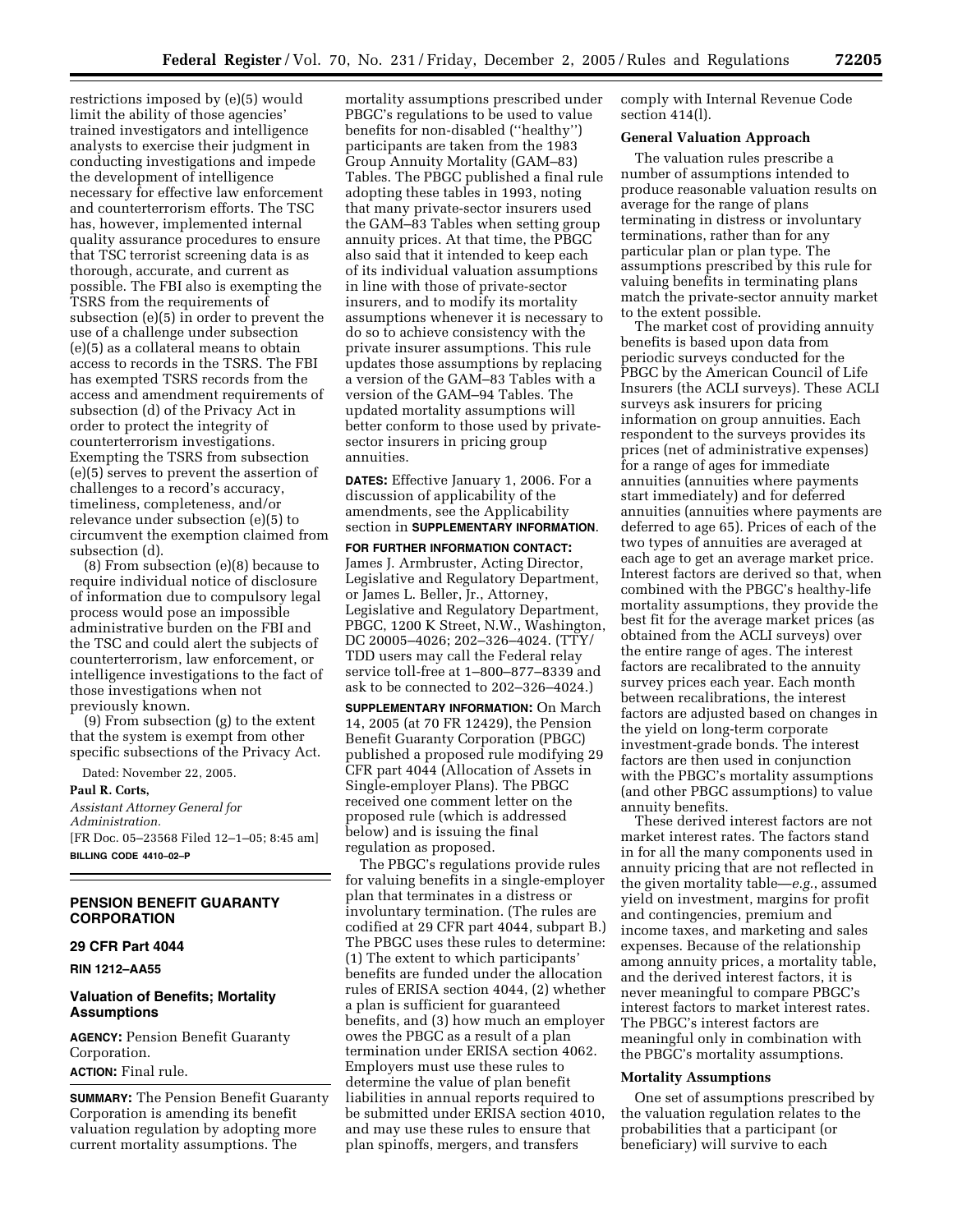expected benefit payment date, *i.e.*, mortality assumptions. The mortality assumptions now used to value benefits for non-disabled (''healthy'') participants are taken from the 1983 Group Annuity Mortality (GAM–83) Tables. The PBGC published a final rule adopting these tables in 1993, noting in the preamble to the proposed rule, 58 FR 5128, 5129 (January 19, 1993), that many private-sector insurers used the GAM–83 Tables when setting group annuity prices. The PBGC also said (at 58 FR 5129) that it intended ''to keep each of its individual valuation assumptions in line with those of private-sector insurers, and to modify its mortality assumptions whenever it is necessary to do so to achieve consistency with the private insurer assumptions.'' These mortality assumptions have not been updated since 1993.

As noted, the ACLI periodically conducts surveys, on behalf of the PBGC, of insurers who provide group annuity contracts for information on how they price group annuities. In addition to other pricing questions, the ACLI from time to time has asked for information on which mortality tables the insurers use when pricing group annuities in pension plans. A majority of respondents indicated that, as of March 31, 2002, they use a version of the 1994 Group Annuity Mortality Basic (GAM–94 Basic) Table and project future improvements in mortality with projection scale AA. Similarly, the Society of Actuaries sponsored a survey of pricing actuaries for insurers who provide group annuity contracts and found that five of the ten respondents used a version of the GAM–94 Table and six of the ten used an unloaded (*i.e.*, basic) table. 30-Year Treasury Rates and Defined Benefit Plans, August 22, 2001, p.5. That survey also found that most of the surveyed companies projected future improvements and that the most common projection scale was AA.

Based on these surveys, this regulation adopts the GAM–94 Basic Table as the basis for the healthy-life mortality assumptions to be used for PBGC valuations of plan benefits. Specifically, for a particular valuation, the regulation prescribes the use of the GAM–94 Basic Table projected to the year of that valuation plus 10 years using Scale AA. The updated mortality assumptions will result in interest factors that, when combined with those updated mortality assumptions, will provide prices that match the ACLI survey prices more closely across the entire range of ages than had GAM–83 been used.

The regulation prescribes a projected mortality table to take into account expected improvements in mortality. While it would be ideal to reflect mortality improvement through the use of a fully generational mortality table (*i.e.*, a table that provides for full generational mortality improvement), this would be unduly complex.1 A fully generational table is constructed from a group of static tables. For example, the value of an annuity payable to a participant beginning at age 65 in 2007 would be calculated from a 2007 static table for the probability of death at age 65, a 2008 static table for the probability of death at age 66, a 2009 static table for the probability of death at age 67, etc.

One method of approximating the effect of full generational mortality improvement is to project the current table for a specified number of years and use the resulting table without further projection. The number of years of projection would be equal to the years to the valuation date plus the duration of liabilities. This rule adopts this approach. A mortality table that includes projection for the liability duration takes into account expected mortality improvements and achieves results very close to those of a fully generational table but in a much less complex manner.

The regulation calls for the use of mortality tables projected to the year of valuation plus 10 years as a rough approximation for the duration of liabilities in plans that terminate in distress or involuntary terminations. Thus, for a valuation in 2006, mortality is projected to the year 2016 for each age. For a valuation in 2007, mortality is projected to the year 2017. For example, the probability of death for a 65-year-old healthy male to be used in a valuation in 2006 would be calculated as follows: .015629  $\times$  (1 - .014) (2006)  $1994 + 10$  = .011461. The PBGC will publish the projected mortality tables on its Web site (*[www.pbgc.gov](http://www.pbgc.gov)*).

There is no reason to expect that the mortality tables under this regulation will match the tables that are prescribed for certain funding purposes under Treasury Regulations at any point in time. The PBGC's mortality tables are based on the mortality experience of group annuitants. In contrast, the tables to be used for certain minimum funding purposes are based on the mortality experience of individuals covered by pension plans.

Because of the way the PBGC's interest factors are determined, the choice of mortality assumptions generally is expected to have no significant effect on benefit valuations. The effect that a change in mortality assumptions will have on valuations generally will be offset by the effect of the corresponding change in the interest factors. For example, the use of GAM– 94 mortality assumptions will result in higher interest factors than would the use of GAM–83 mortality assumptions (because GAM–94 has lower mortality rates than GAM–83). When those higher interest factors are combined with GAM–94, the resulting value for a given benefit will generally be about the same as it would be using GAM–83 along with the lower interest factors derived from the ACLI survey prices using GAM–83. (For a more detailed explanation, see the preambles to the PBGC's proposed rule published on January 19, 1993, at 58 FR 5128, and final rule published on September 28, 1993, at 58 FR 50812.)

In addition to the mortality assumptions for healthy individuals, the current regulation provides two other sets of mortality assumptions: (1) Those for participants who are disabled under a plan provision requiring eligibility for Social Security disability benefits (Social Security disabled participants), and (2) those for participants who are disabled under a plan provision that does *not* require eligibility for Social Security disability benefits (non-Social Security disabled participants).

As with the mortality assumptions for healthy individuals, this rule updates the mortality assumptions used for disabled participants. For Social Security disabled participants, the regulation calls for the use of the Mortality Tables for Disabilities Occurring in Plan Years Beginning After December 31, 1994, from Rev. Rul. 96– 7 (1996–1 C.B. 59). These tables were developed by the Internal Revenue Service as required by the Retirement Protection Act of 1994 amendments relating to the determination of current liability. For non-Social Security disabled participants, the regulation calls for the use of the healthy life tables projected from 1994 to the calendar year in which the valuation date occurs plus 10 years using Scale AA and setting the resulting table forward three years. In addition, in order to prevent the rates at the older ages from exceeding the corresponding rates in the proposed table for Social Security disabled participants, the mortality rate for non-Social Security disabled participants is capped at the corresponding rate for Social Security disabled participants.

<sup>1</sup> In response to the 1997 Notice of Intent to Propose Rulemaking, one commenter asked for the adoption of a static table rather than a generational table to avoid unnecessary complexity.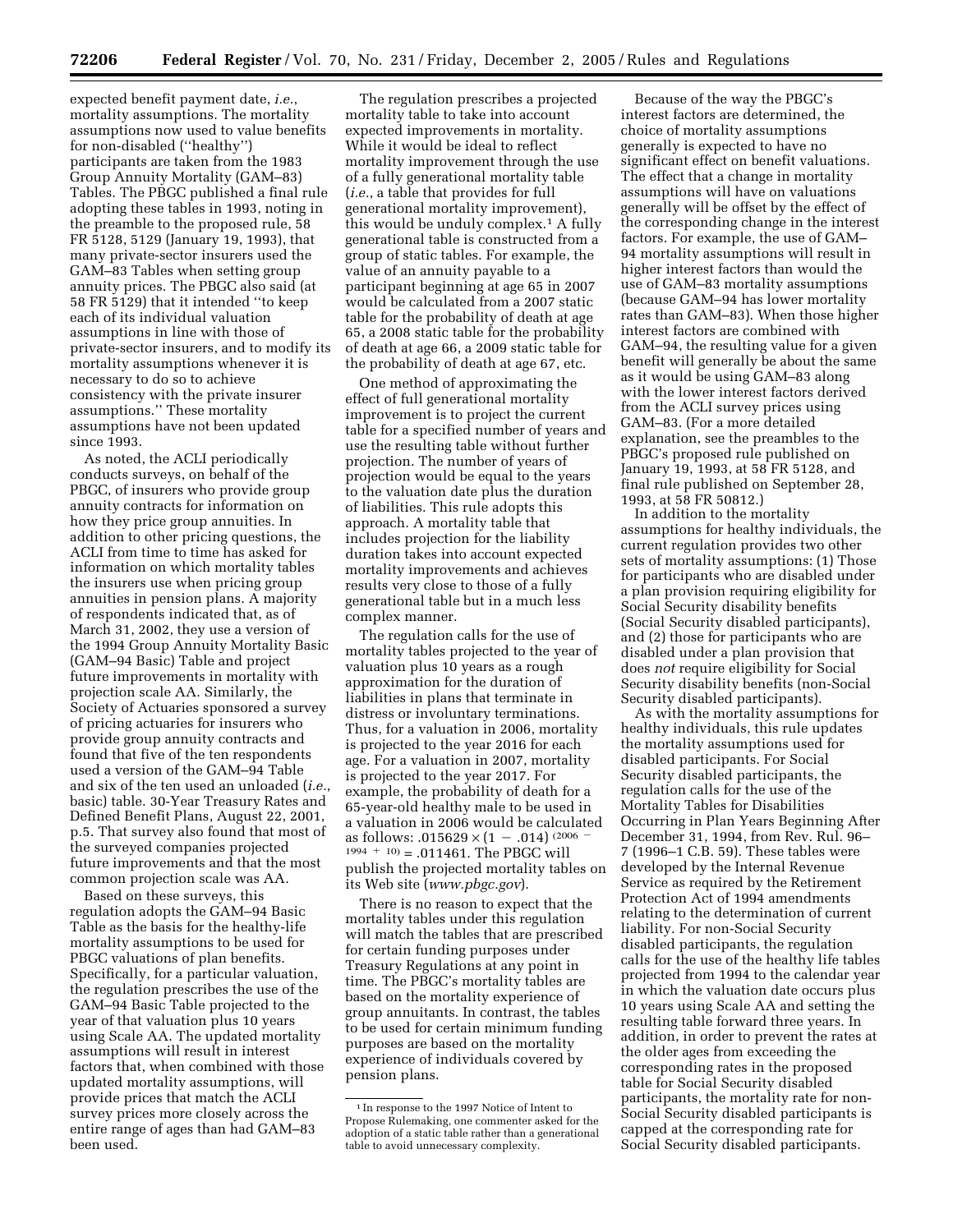For convenience, the PBGC will make all of these mortality tables (like the healthy-life mortality tables) available on its Web site (*[www.pbgc.gov](http://www.pbgc.gov)*).

The rule also makes a clarifying change to this regulation to reflect the PBGC's practice of treating a participant as a disabled participant (Social Security disabled and non-Social Security disabled, whichever is applicable) if on the valuation date the participant is under age 65 and has a benefit that was converted under the plan's terms from a disability benefit to an early or normal retirement benefit for any reason other than a change in the participant's health status.

In addition, for clarity, paragraph 4044.52(d) is expressed more simply and moved to paragraph 4044.53(g). That paragraph, which deals with mortality when valuing deferred joint annuities, is being moved from the subsection that deals generally with valuation to the subsection that deals specifically with mortality.

# *Comments on Notice of Intent To Propose Rulemaking*

In developing the proposed rule, the PBGC considered the comments relating to its mortality assumptions that it received in response to its notice of intent to propose rulemaking issued on March 19, 1997 (62 FR 12982). The proposed rule adopted a number of the suggestions made by commenters. For instance, one commenter suggested that the regulation should not call for the use of a reserving table (*i.e.*, a table that includes a built-in margin to provide a cushion for reserving purposes). Another commenter asked for the adoption of a static table rather than a generational table. This final rule adopts basic (nonreserve) tables that approximate the effect of full generational mortality improvements without the complexity of a fully generational table.

Several commenters asked that the rule provide mortality assumptions that vary depending on industry or workforce type or that vary on a planspecific basis. The proposed rule did not adopt either of these approaches. As discussed above and in the proposed rule, the mortality assumptions are selected with the goal of achieving consistency with the mortality assumptions used by private-sector insurers for pricing group annuity contracts. To this end, ACLI respondents were asked to identify the mortality tables they used and any variations to those tables. Neither the proposed GAM–94 Basic Table, the most commonly identified table, nor any of the other tables identified by the

survey respondents provided mortality assumptions that vary depending on industry or workforce type. Moreover, none of the survey respondents reported that they make modifications or adjustments based on industry or workforce type. As for the use of planspecific mortality assumptions, the general valuation approach is to apply a common set of assumptions (*e.g.*, mortality, expected retirement age) to all plans with the goal of producing reasonable results *on average*. Shifting to a plan-specific approach for mortality would be a fundamental change that could require burdensome verification procedures. Therefore, the PBGC proposed to continue to use more general mortality assumptions that, like its other assumptions, produce reasonable results on average. (No comments were received on the proposed rule with respect to this issue.)

## *Comments on Proposed Rule*

One comment letter on the proposed rule was received. The commenter, an actuary in private practice, asserted that the GAM–94 Basic Table is not widely available and asked the PBGC to explain this table more clearly and to publish the exact Qs (mortality rates). The commenter also suggested that the PBGC should clarify why the proposed rates tables for Social Security disabled lives, which differ from other popular rates tables for disabled lives (for example, the RP–2000 disabled life mortality table), are appropriate.

The GAM–94 Basic Table is also known as the 1994 Uninsured Pensioner Mortality Table (UP–94), which is widely available; for example, it is included in the Society of Actuaries' mortality table software, ''Table Manager.'' The GAM–94 Basic Table, with specific Qs and the projection scale, was part of the proposed rule (and is included in this final rule). In addition, as stated above and in the proposed rule, the PBGC will publish the projected mortality tables on its Web site (*[www.pbgc.gov](http://www.pbgc.gov)*).

The rule calls for the use of rates from the Mortality Tables for Disabilities Occurring in Plan Years Beginning After December 31, 1994, from Rev. Rul. 96– 7 (1996–1 C.B. 59) for Social Security disabled participants, because those rates were developed based on the Social Security Administration's experience for individuals who are receiving benefits under its program. These tables differ from certain other popular tables (in particular, the RP– 2000 table), which are based on a population of all disabled lives, rather

than the narrower population of Social Security disabled lives.

### **Applicability**

These amendments apply to any plan with a termination date on or after January 1, 2006.

### **Other Changes to Valuation Regulation**

The PBGC will continue to explore other ways to improve its benefit valuation regulations and may make other changes through separate rulemaking actions.

## **Compliance With Rulemaking Guidelines**

The PBGC has determined, in consultation with the Office of Management and Budget, that this rule is a ''significant regulatory action'' under Executive Order 12866. The Office of Management and Budget, therefore, has reviewed this rule under Executive Order 12866.

The PBGC certifies under section 605(b) of the Regulatory Flexibility Act that this rule will not have a significant economic impact on a substantial number of small entities. As explained earlier in this preamble, the effect on a plan valuation of the change in the PBGC's mortality assumptions will be offset by the effect on that plan's valuation of the PBGC's use of higher interest factors. Because of this offsetting effect, the PBGC does not expect this rule to have a significant economic impact on a substantial number of entities of any size. Accordingly, sections 603 and 604 of the Regulatory Flexibility Act do not apply.

This final rule contains no collection of information requirements within the meaning of the Paperwork Reduction Act of 1995.

#### **List of Subjects in 29 CFR Part 4044**

Employee benefits plans, Pension insurance, Pensions.

■ For the reasons set forth above, the PBGC amends part 4044 of 29 CFR chapter XL as follows:

# **PART 4044—ALLOCATION OF ASSETS IN SINGLE-EMPLOYER PLANS**

■ 1. The authority citation for part 4044 continues to read as follows:

**Authority:** 29 U.S.C. 1301(a), 1302(b)(3), 1341, 1344, and 1362.

■ 2. Amend § 4044.52 by adding the word ''and'' to the end of paragraph (c), removing paragraph (d), and redesignating paragraph (e) as paragraph (d).

■ 3. Revise § 4044.53 to read as follows: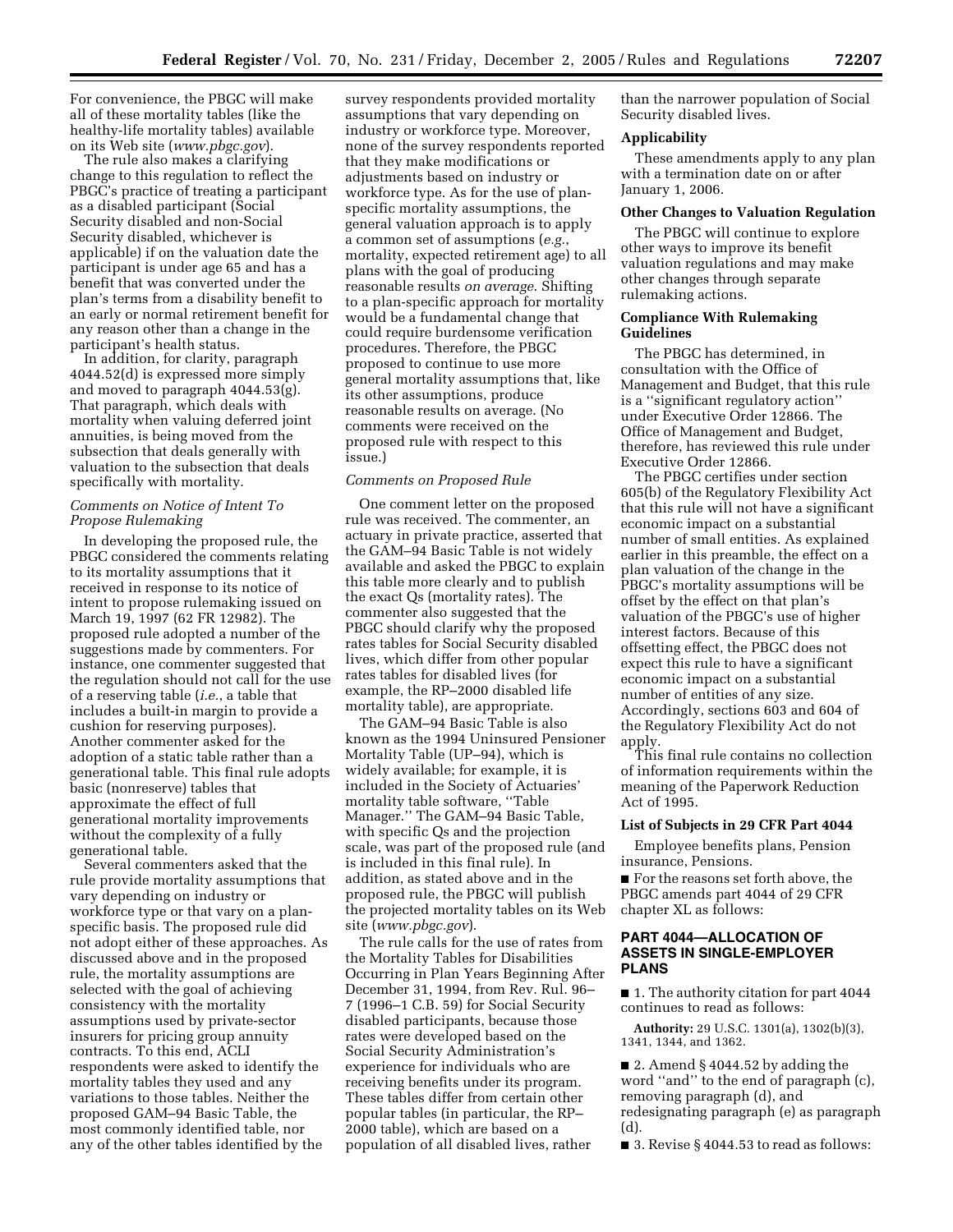#### **4044.53 Mortality assumptions.**

(a) *General rule.* Subject to paragraph (b) of this section (regarding certain death benefits), the plan administrator shall use the mortality factors prescribed in paragraphs (c), (d), (e), (f), and (g) of this section to value benefits under § 4044.52.

(b) *Certain death benefits.* If an annuity for one person is in pay status on the valuation date, and if the payment of a death benefit after the valuation date to another person, who need not be identifiable on the valuation date, depends in whole or in part on the death of the pay status annuitant, then the plan administrator shall value the death benefit using—

(1) The mortality rates that are applicable to the annuity in pay status under this section to represent the mortality of the pay status annuitant; and

(2) The mortality rates under paragraph (c) of this section to represent the mortality of the death beneficiary.

(c) *Healthy lives.* If the individual is not disabled under paragraph (f) of this section, the plan administrator will value the benefit using—

(1) For male participants, the rates in Table 1 of Appendix A to this part projected from 1994 to the calendar year in which the valuation date occurs plus 10 years using Scale AA from Table 2 of Appendix A to this part; and

(2) For female participants, the rates in Table 3 of Appendix A to this part projected from 1994 to the calendar year in which the valuation date occurs plus 10 years using Scale AA from Table 4 of Appendix A to this part.

(d) *Social Security disabled lives.* If the individual is Social Security disabled under paragraph (f)(1) of this section, the plan administrator will value the benefit using—

(1) For male participants, the rates in Table 5 of Appendix A to this part; and

(2) For female participants, the rates in Table 6 of Appendix A to this part.

(e) Non-Social Security disabled lives. If the individual is non-Social Security disabled under paragraph (f)(2) of this section, the plan administrator will value the benefit at each age using—

(1) For male participants, the lesser of—

(i) The rate determined from Table 1 of Appendix A to this part projected from 1994 to the calendar year in which the valuation date occurs plus 10 years using Scale AA from Table 2 of Appendix A to this part and setting the resulting table forward three years, or

(ii) The rate in Table 5 of Appendix A to this part.

(2) For female participants, the lesser of—

(i) The rate determined from Table 3 of Appendix A to this part projected from 1994 to the calendar year in which the valuation date occurs plus 10 years using Scale AA from Table 4 of Appendix A to this part and setting the resulting table forward three years, or (ii) The rate in Table 6 of Appendix

A to this part. (f) *Definitions of disability*.

(1) *Social Security disabled*. A participant is Social Security disabled if, on the valuation date, the participant is less than age 65 and has a benefit in pay status that—

(i) Is being received as a disability benefit under a plan provision requiring either receipt of or eligibility for Social Security disability benefits, or

(ii) Was converted under the plan's terms from a disability benefit under a plan provision requiring either receipt of or eligibility for Social Security disability benefits to an early or normal retirement benefit for any reason other than a change in the participant's health status.

(2) *Non-Social Security disabled*. A participant is non-Social Security disabled if, on the valuation date, the participant is less than age 65, is not Social Security disabled, and has a benefit in pay status that—

(i) Is being received as a disability benefit under the plan, or

(ii) Was converted under the plan's terms from a disability benefit to an early or normal retirement benefit for any reason other than a change in the participant's health status.

(g) *Contingent annuitant mortality during deferral period.* If a participant's joint and survivor benefit is valued as a deferred annuity, the mortality of the contingent annuitant during the deferral period will be disregarded.

■ 4. Revise Appendix A to part 4044 to read as follows:

## **Appendix A to Part 4044—Mortality Rate Tables**

The mortality tables in this appendix set forth that for each age x the probability  $q_x$  that an individual aged  $x$ (in 1994, when using Table 1 or Table 3) will not survive to attain age  $x + 1$ . The projection scales in this appendix set forth for each age x the annual reduction  $AA<sub>x</sub>$  in the mortality rate at age x.

# TABLE 1.—MORTALITY TABLE FOR HEALTHY MALE PARTICIPANTS [94 GAM basic]

Age x  $q_X$ 15 .............................................. 0.000371 16 .............................................. 0.000421

# TABLE 1.—MORTALITY TABLE FOR HEALTHY MALE PARTICIPANTS— **Continued**

#### [94 GAM basic]

| Age x    | $q_X$                |
|----------|----------------------|
| 17       | 0.000463             |
| 18       | 0.000495             |
| 19       | 0.000521             |
| 20       | 0.000545             |
| 21       | 0.000570             |
| 22       | 0.000598             |
| 23       | 0.000633             |
| 24       | 0.000671             |
| 25       | 0.000711             |
| 26       | 0.000749             |
| 27       | 0.000782             |
| 28       | 0.000811             |
| 29       | 0.000838             |
| 30<br>31 | 0.000862<br>0.000883 |
| 32       | 0.000902             |
| 33       | 0.000912             |
| 34       | 0.000913             |
| 35       | 0.000915             |
| 36       | 0.000927             |
| 37       | 0.000958             |
| 38       | 0.001010             |
| 39       | 0.001075             |
| 40       | 0.001153             |
| 41       | 0.001243             |
| 42       | 0.001346             |
| 43<br>44 | 0.001454<br>0.001568 |
| 45       | 0.001697             |
| 46       | 0.001852             |
| 47       | 0.002042             |
| 48       | 0.002260             |
| 49       | 0.002501             |
| 50       | 0.002773             |
| 51       | 0.003088             |
| 52       | 0.003455             |
| 53       | 0.003854             |
| 54       | 0.004278             |
| 55       | 0.004758             |
| 56       | 0.005322             |
| 57<br>58 | 0.006001<br>0.006774 |
| 59       | 0.007623             |
| 60       | 0.008576             |
| 61       | 0.009663             |
| 62       | 0.010911             |
| 63       | 0.012335             |
| 64       | 0.013914             |
| ხა       | 0.015629             |
| 66       | 0.017462             |
| 67       | 0.019391             |
| 68       | 0.021354             |
| 69<br>70 | 0.023364<br>0.025516 |
| 71       | 0.027905             |
| 72       | 0.030625             |
| 73       | 0.033549             |
| 74       | 0.036614             |
| 75       | 0.040012             |
| 76       | 0.043933             |
| 77       | 0.048570             |
| 78       | 0.053991             |
| 79       | 0.060066             |
| 80       | 0.066696             |
| 81<br>82 | 0.073780<br>0.081217 |
| 83       | 0.088721             |
| 84       | 0.096358             |
|          |                      |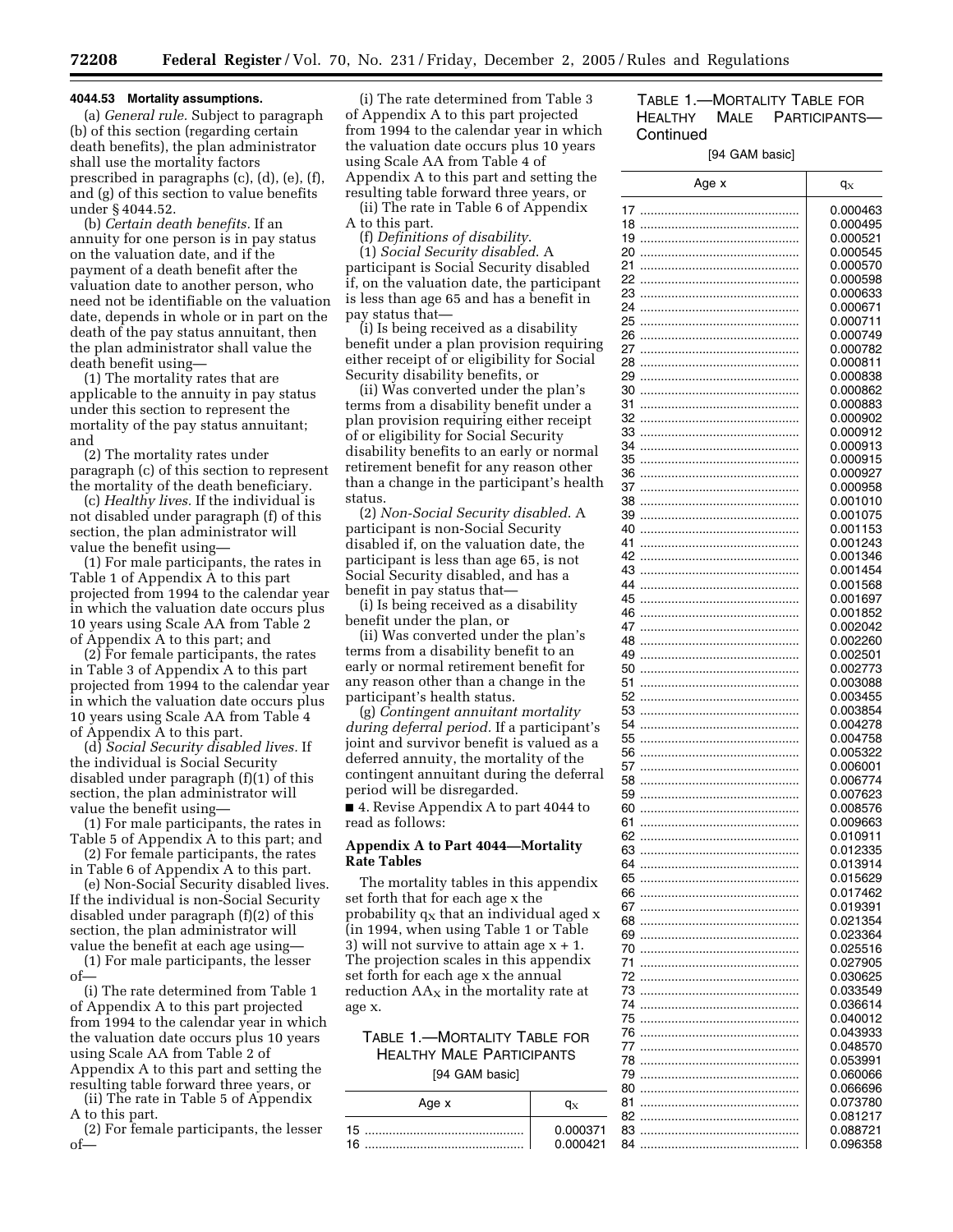TABLE 1.-MORTALITY TABLE FOR **HEALTHY** MALE PARTICIPANTS-Continued

TABLE 2.-PROJECTION SCALE AA FOR HEALTHY MALE PARTICI-PANTS-Continued

TABLE 2.-PROJECTION SCALE AA **HEALTHY** MALE PARTICI-FOR PANTS-Continued

۰

| [94 GAM basic]                |          | Age x | $AA_X$ | Age x                              | $AA_X$         |
|-------------------------------|----------|-------|--------|------------------------------------|----------------|
| Age x                         | $q_X$    |       | 0.008  |                                    | 0.000          |
|                               |          | 41    | 0.009  | 111                                |                |
|                               | 0.104559 |       | 0.010  |                                    | 0.000<br>0.000 |
|                               | 0.113755 |       | 0.011  |                                    | 0.000          |
|                               | 0.124377 |       | 0.012  |                                    | 0.000          |
|                               | 0.136537 | 45    | 0.013  |                                    | 0.000          |
|                               | 0.149949 | 46.   | 0.014  |                                    | 0.000          |
|                               | 0.164442 |       | 0.015  |                                    | 0.000          |
|                               | 0.179849 |       | 0.016  |                                    | 0.000          |
|                               | 0.196001 | 49    | 0.017  | 119                                |                |
|                               | 0.213325 | 50    | 0.018  |                                    | 0.000          |
| 94                            | 0.231936 |       | 0.019  |                                    | 0.000          |
|                               | 0.251189 |       | 0.020  |                                    |                |
|                               | 0.270441 | 53.   | 0.020  | TABLE 3.-MORTALITY TABLE FOR       |                |
|                               | 0.289048 | 54    | 0.020  |                                    |                |
|                               | 0.306750 |       | 0.019  | <b>HEALTHY FEMALE PARTICIPANTS</b> |                |
|                               | 0.323976 | 56    | 0.018  | [94 GAM Basic]                     |                |
|                               | 0.341116 |       | 0.017  |                                    |                |
|                               | 0.358560 |       |        | Age x                              | $q_X$          |
|                               | 0.376699 |       | 0.016  |                                    |                |
|                               | 0.396884 |       | 0.016  |                                    | 0.000233       |
|                               | 0.418855 |       | 0.016  | 16                                 | 0.000261       |
|                               | 0.440585 | 61    | 0.015  |                                    | 0.000281       |
|                               | 0.460043 |       | 0.015  |                                    | 0.000293       |
|                               | 0.475200 |       | 0.014  |                                    | 0.000301       |
|                               | 0.485670 |       | 0.014  |                                    | 0.000305       |
|                               | 0.492807 | 65    | 0.014  |                                    |                |
|                               | 0.497189 |       | 0.013  |                                    | 0.000308       |
|                               | 0.499394 |       | 0.013  | 22                                 | 0.000311       |
|                               | 0.500000 |       | 0.014  |                                    | 0.000313       |
|                               | 0.500000 | 69    | 0.014  | 24                                 | 0.000313       |
|                               | 0.500000 | 70    | 0.015  |                                    | 0.000313       |
|                               | 0.500000 |       | 0.015  | 26                                 | 0.000316       |
|                               |          |       | 0.015  |                                    | 0.000324       |
|                               | 0.500000 |       | 0.015  | 28                                 | 0.000338       |
|                               | 0.500000 |       | 0.015  | 29                                 | 0.000356       |
|                               | 0.500000 |       | 0.014  | 30                                 | 0.000377       |
|                               | 0.500000 |       | 0.014  | 31.                                | 0.000401       |
|                               | 1.000000 |       | 0.013  |                                    | 0.000427       |
|                               |          |       | 0.012  |                                    | 0.000454       |
|                               |          |       | 0.011  | 34                                 | 0.000482       |
| TABLE 2.-PROJECTION SCALE AA  |          |       | 0.010  | 35                                 | 0.000514       |
| FOR HEALTHY MALE PARTICIPANTS |          |       | 0.009  | 36                                 | 0.000550       |
|                               |          |       | 0.008  |                                    | 0.000593       |
| Age x                         | $AA_X$   |       | 0.008  | 38                                 | 0.000643       |
|                               |          |       | 0.007  | 39                                 | 0.000701       |
|                               | 0.019    |       | 0.007  | 40                                 | 0.000763       |
|                               | 0.019    | 86    | 0.007  |                                    | 0.000826       |
|                               | 0.019    | 87    | 0.006  |                                    | 0.000888       |
|                               | 0.019    | 88    | 0.005  |                                    | 0.000943       |
|                               | 0.019    | 89    | 0.005  |                                    | 0.000992       |
|                               | 0.019    | 90    | 0.004  |                                    | 0.001046       |
|                               | 0.018    |       | 0.004  |                                    | 0.001111       |
|                               | 0.017    |       | 0.003  |                                    | 0.001196       |
|                               | 0.015    |       |        |                                    | 0.001297       |
|                               | 0.013    |       | 0.003  |                                    | 0.001408       |
|                               | 0.010    |       | 0.003  |                                    | 0.001536       |
|                               | 0.006    | 95    | 0.002  |                                    | 0.001686       |
|                               |          | 96    | 0.002  |                                    | 0.001864       |
|                               | 0.005    |       | 0.002  |                                    |                |
|                               | 0.005    |       | 0.001  |                                    | 0.002051       |
|                               | 0.005    | 99    | 0.001  |                                    | 0.002241       |
|                               | 0.005    |       | 0.001  |                                    | 0.002466       |
|                               | 0.005    |       | 0.000  |                                    | 0.002755       |
|                               | 0.005    |       | 0.000  |                                    | 0.003139       |
|                               | 0.005    |       | 0.000  |                                    | 0.003612       |
|                               | 0.005    |       | 0.000  |                                    | 0.004154       |
|                               | 0.005    |       | 0.000  |                                    | 0.004773       |
|                               | 0.005    |       | 0.000  |                                    | 0.005476       |
|                               | 0.005    |       | 0.000  |                                    | 0.006271       |
|                               | 0.006    |       | 0.000  |                                    | 0.007179       |
|                               | 0.007    |       | 0.000  |                                    | 0.008194       |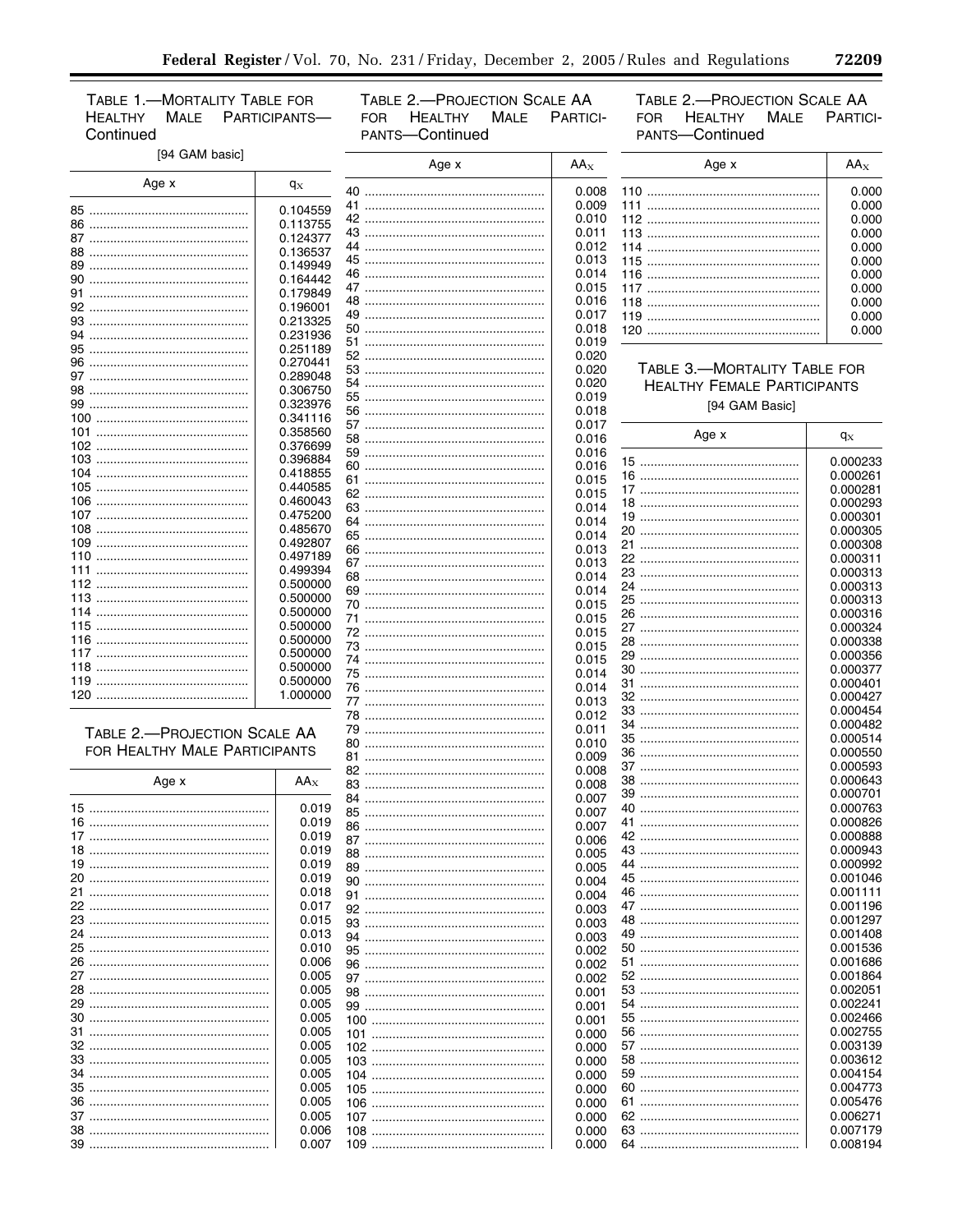TABLE 3.-MORTALITY TABLE FOR HEALTHY FEMALE PARTICIPANTS-Continued

۳

TABLE 4.-PROJECTION SCALE AA FOR HEALTHY FEMALE PARTICI-PANTS-Continued

TABLE 4.-PROJECTION SCALE AA FOR HEALTHY FEMALE PARTICI-PANTS-Continued

0.042071

٠

| [94 GAM Basic]                  |                      |    | Age x | $AA_X$         | Age x                               | $AA_X$   |
|---------------------------------|----------------------|----|-------|----------------|-------------------------------------|----------|
| Age x                           | $q_X$                |    |       | 0.016          |                                     | 0.003    |
|                                 |                      |    |       | 0.017          | 91                                  | 0.003    |
|                                 | 0.009286             |    |       | 0.017          |                                     | 0.003    |
|                                 | 0.010423             |    |       | 0.016          | 93                                  | 0.002    |
|                                 | 0.011574             |    |       | 0.015          | 94                                  | 0.002    |
|                                 | 0.012648             |    |       | 0.014          |                                     | 0.002    |
|                                 | 0.013665             |    |       | 0.012          | 96                                  | 0.002    |
|                                 | 0.014763             |    |       | 0.012          |                                     | 0.001    |
|                                 | 0.016079             |    |       | 0.012          |                                     | 0.001    |
|                                 | 0.017748             |    |       | 0.012          |                                     | 0.001    |
|                                 | 0.019724             |    |       | 0.010          |                                     | 0.001    |
|                                 | 0.021915             |    |       | 0.008          | 101                                 | 0.000    |
|                                 | 0.024393             |    |       | 0.008          |                                     | 0.000    |
|                                 | 0.027231             |    |       | 0.009          |                                     | 0.000    |
|                                 | 0.030501             |    |       | 0.010          |                                     | 0.000    |
|                                 | 0.034115             |    |       | 0.011          |                                     | 0.000    |
|                                 | 0.038024             |    |       | 0.012          |                                     | 0.000    |
|                                 | 0.042361             |    |       | 0.013          |                                     | 0.000    |
|                                 | 0.047260             |    |       | 0.014          |                                     | 0.000    |
|                                 | 0.052853<br>0.058986 |    |       | 0.015          |                                     | 0.000    |
|                                 | 0.065569             |    |       | 0.015          |                                     | 0.000    |
|                                 | 0.072836             |    |       | 0.015          |                                     | 0.000    |
|                                 | 0.081018             |    |       | 0.015          |                                     | 0.000    |
|                                 | 0.090348             |    |       | 0.015          |                                     | 0.000    |
|                                 | 0.100882             |    |       | 0.015          |                                     | 0.000    |
|                                 | 0.112467             |    |       | 0.016          |                                     | 0.000    |
|                                 | 0.125016             |    |       | 0.017          |                                     | 0.000    |
|                                 | 0.138442             |    |       | 0.018          |                                     | 0.000    |
|                                 | 0.152660             |    |       | 0.018          |                                     | 0.000    |
|                                 | 0.167668             |    |       | 0.018          |                                     | 0.000    |
|                                 | 0.183524             |    |       | 0.017          |                                     | 0.000    |
|                                 | 0.200229             |    |       | 0.016          |                                     |          |
|                                 | 0.217783             |    |       | 0.014          |                                     |          |
|                                 | 0.236188             |    |       | 0.012          | TABLE 5.-MORTALITY TABLE FOR SO-    |          |
|                                 | 0.255605             |    |       | 0.010          | SECURITY<br><b>DISABLED</b><br>CIAL | MALE     |
|                                 | 0.276035             |    |       | 0.008          | <b>PARTICIPANTS</b>                 |          |
|                                 | 0.297233             |    |       | 0.006          |                                     |          |
| 101.                            | 0.318956             |    |       | 0.005          | Age x                               | $q_X$    |
|                                 | 0.340960             |    |       | 0.005          |                                     |          |
| 103                             | 0.364586             |    |       | 0.005          | 15                                  | 0.022010 |
| 104                             | 0.389996             |    |       | 0.005          |                                     | 0.022502 |
| 105                             | 0.415180             |    |       | 0.005<br>0.005 |                                     | 0.023001 |
|                                 | 0.438126             |    |       | 0.005          | 18                                  | 0.023519 |
|                                 | 0.456824             |    |       | 0.005          | 19                                  | 0.024045 |
| 108                             | 0.471493             |    |       | 0.005          | 20                                  | 0.024583 |
|                                 | 0.483473             |    |       | 0.005          |                                     | 0.025133 |
|                                 | 0.492436             | 67 |       | 0.005          |                                     | 0.025697 |
|                                 | 0.498054             |    |       | 0.005          |                                     | 0.026269 |
|                                 | 0.500000             |    |       | 0.005          |                                     | 0.026857 |
|                                 | 0.500000             |    |       | 0.005          |                                     | 0.027457 |
|                                 | 0.500000             |    |       | 0.006          |                                     | 0.028071 |
|                                 | 0.500000             |    |       | 0.006          |                                     | 0.028704 |
|                                 | 0.500000             |    |       | 0.007          |                                     | 0.029345 |
|                                 | 0.500000             |    |       | 0.007          |                                     | 0.029999 |
|                                 | 0.500000             |    |       | 0.008          |                                     | 0.030661 |
|                                 | 0.500000             |    |       | 0.008          |                                     | 0.031331 |
|                                 | 1.000000             |    |       | 0.007          |                                     | 0.032006 |
|                                 |                      |    |       | 0.007          |                                     | 0.032689 |
|                                 |                      |    |       | 0.007          |                                     | 0.033405 |
| TABLE 4.-PROJECTION SCALE AA    |                      |    |       | 0.007          |                                     | 0.034184 |
| FOR HEALTHY FEMALE PARTICIPANTS |                      |    |       | 0.007          |                                     | 0.034981 |
|                                 |                      |    |       | 0.007          |                                     | 0.035796 |
| Age x                           | $AA_X$               |    |       | 0.007          |                                     | 0.036634 |
|                                 |                      |    |       | 0.007          |                                     | 0.037493 |
|                                 | 0.016                |    |       | 0.006          |                                     | 0.038373 |
|                                 | 0.015                |    |       | 0.005          |                                     | 0.039272 |
|                                 | 0.014                |    |       | 0.004          |                                     | 0.040189 |
|                                 | 0.014                |    |       | 0.004          |                                     | 0.041122 |